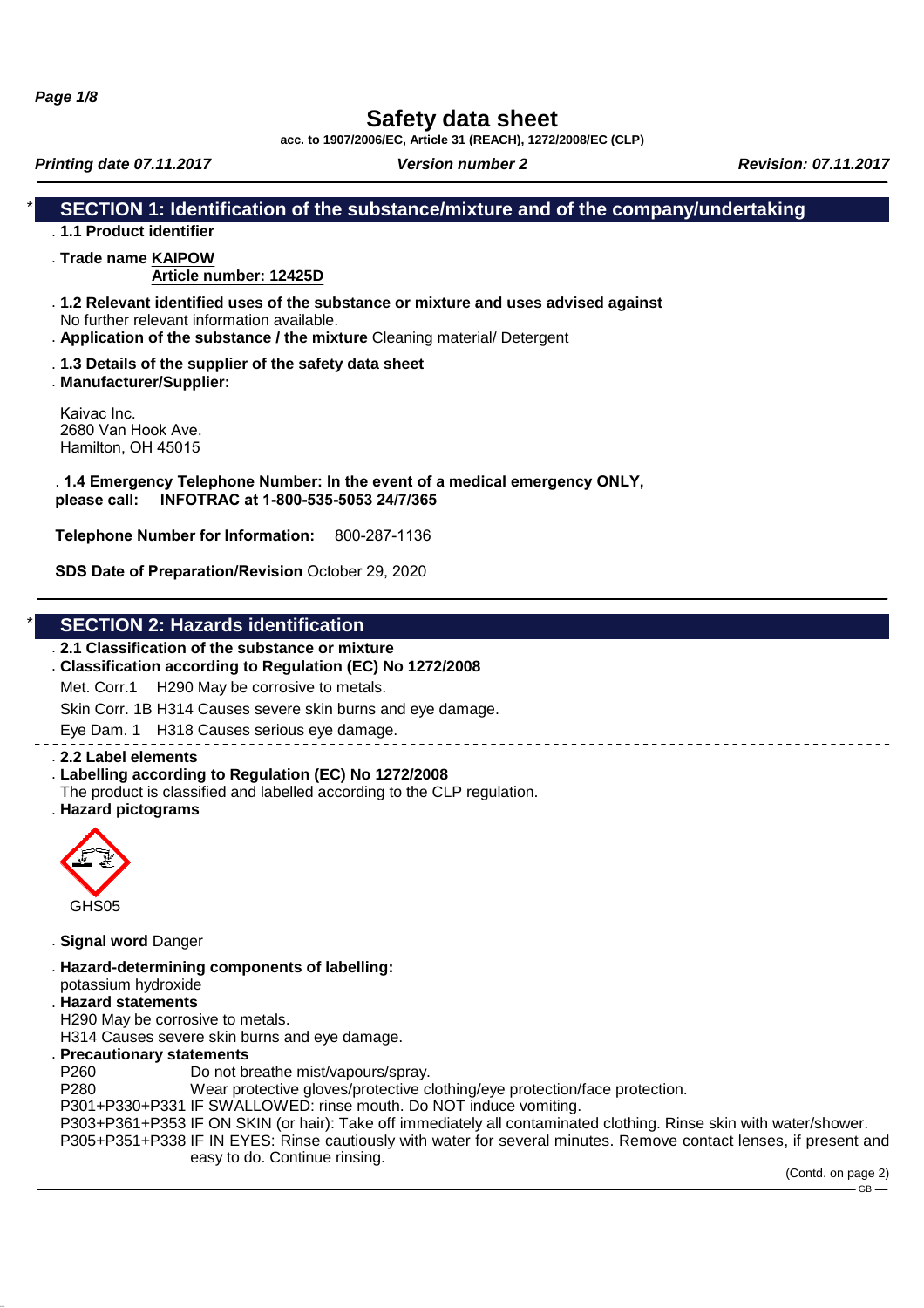# **Safety data sheet**

**acc. to 1907/2006/EC, Article 31 (REACH), 1272/2008/EC (CLP)**

**Printing date 07.11.2017 Version number 2 Revision: 07.11.2017 Revision: 07.11.2017** 

(Contd. of page 1)

**Trade name KAIPOW**

**Article number: 12425D**

P310 Immediately call a POISON CENTER/doctor.

#### **SECTION 3: Composition/information on ingredients**

- . **3.2 Chemical characterisation: Mixtures**
- . **Description:** Mixture of the substances listed below with harmless additions.

| Dangerous components:                                                                               |                                                                                                                                   |               |
|-----------------------------------------------------------------------------------------------------|-----------------------------------------------------------------------------------------------------------------------------------|---------------|
| CAS: 112-34-5<br>EINECS: 203-961-6<br>Index number: 603-096-00-8<br>Reg.nr.: 01-2119475104-44-xxxx  | 2-(2-butoxyethoxy) ethanol<br>Eye Irrit. 2, H319                                                                                  | $5 - 10%$     |
| CAS: 1312-76-1<br>EINECS: 215-199-1                                                                 | Silicic acid, potassium salt<br>Skin Corr. 1B, H314; STOT SE 3, H335                                                              | $≥1 - < 2.5%$ |
| CAS: 1310-58-3<br>EINECS: 215-181-3<br>Index number: 019-002-00-8<br>Reg.nr.: 01-2119487136-33-xxxx | potassium hydroxide<br>Skin Corr. 1A, H314; Acute Tox. 4, H302                                                                    | $≥0.5-S2%$    |
|                                                                                                     | quaternary ammonium compounds<br>Eye Dam. 1, H318; Aquatic Acute 1, H400; Acute Tox. 4, H302; Skin Irrit.<br>2. H <sub>3</sub> 15 | ≥0.1-≤0.25%   |

. **SVHC** No

Regulation (EC) No 648/2004 on detergents / Labelling for contents phosphates <5%

perfumes ((R)-p-mentha-1,8-diene)

. **Additional information** For the wording of the listed hazard phrases refer to section 16.

## **SECTION 4: First aid measures**

- . **4.1 Description of first aid measures**
- . **General information** Instantly remove any clothing soiled by the product.
- . **After inhalation :** Supply fresh air; consult doctor in case of symptoms.
- . **After skin contact :**
- Immediately wash with soap and water and rinse thoroughly.

Immediate medical treatment necessary. Failure to treat burns can prevent wounds from healing.

- . **After eye contact :** Rinse opened eye for 15 minutes under running water. Call a doctor immediately.
- . **After swallowing :** Drink copious amounts of water (app. 500 ml) and provide fresh air. Instantly call for doctor.
- . **4.2 Most important symptoms and effects, both acute and delayed**
- The most important known symptoms and effects are described in the labelling (see section 2) and / or in section 11. Further important symptoms and effects are so far not known.
- . **Danger** Danger of gastric perforation.
- . **4.3 Indication of any immediate medical attention and special treatment needed** If swallowed, gastric irrigation

## **SECTION 5: Firefighting measures**

- . **5.1 Extinguishing media**
- . **Suitable extinguishing agents**
- Use fire fighting measures that suit the environment.

CO2, extinguishing powder or water jet. Fight larger fires with foam.

- . **For safety reasons unsuitable extinguishing agents** Water with a full water jet.
- . **5.2 Special hazards arising from the substance or mixture** No further relevant information available.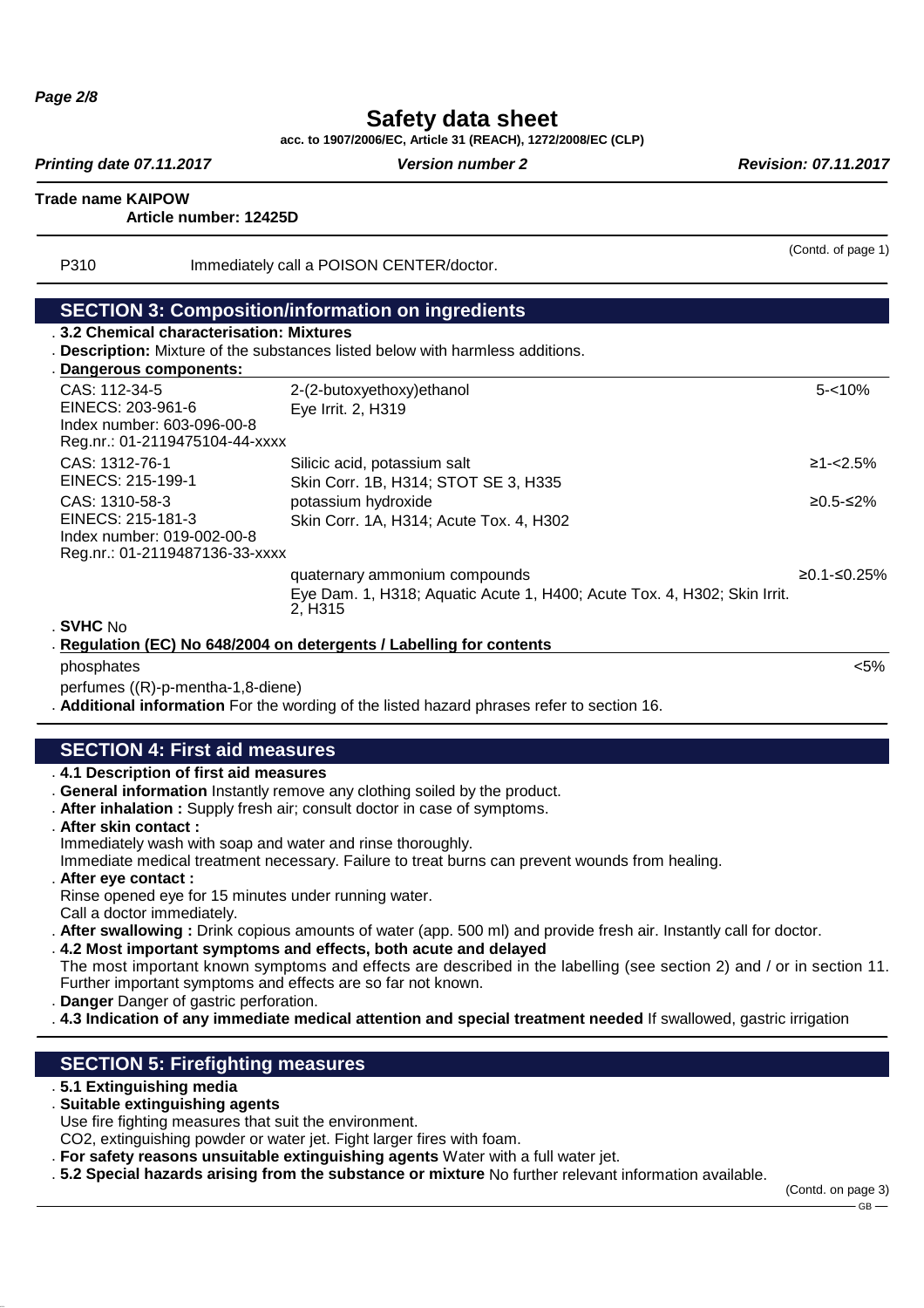**Page 3/8**

# **Safety data sheet**

**acc. to 1907/2006/EC, Article 31 (REACH), 1272/2008/EC (CLP)**

**Printing date 07.11.2017 Version number 2 Revision: 07.11.2017 Revision: 07.11.2017** 

(Contd. of page 2)

**Trade name KAIPOW**

#### **Article number: 12425D**

. **5.3 Advice for firefighters**

- . **Protective equipment:** Wear alkaline resistant protective clothing.
- . **Additional information** Collect contaminated fire fighting water separately. It must not enter drains.

### **SECTION 6: Accidental release measures**

- . **6.1 Personal precautions, protective equipment and emergency procedures** Wear protective equipment. Keep unprotected persons away. Ensure adequate ventilation
- . **6.2 Environmental precautions:** Do not allow concentrated solutions to enter drainage system, surface or ground water. . **6.3 Methods and material for containment and cleaning up:**

Absorb with liquid-binding material (sand, diatomite, acid binders, universal binders). Use neutralising agent.

Dispose of contaminated material as waste according to section 13.

. **6.4 Reference to other sections** See section 7 for information on safe handling See section 8 for information on personal protection equipment.

## **SECTION 7: Handling and storage**

- . **7.1 Precautions for safe handling** Open and handle container with care.
- . **Information about protection against explosions and fires:** No special measures required.
- . **7.2 Conditions for safe storage, including any incompatibilities**
- . **Storage**
- . **Requirements to be met by storerooms and containers:** Provide alkali-resistant floor.

Do not use light alloy containers.

- . **Information about storage in one common storage facility:** Do not store together with acids. . **Further information about storage conditions:**
- Store in cool, dry conditions in well sealed containers. Protect from heat and direct sunlight. Protect from frost.
- . **7.3 Specific end use(s)** No further relevant information available.

## **SECTION 8: Exposure controls/personal protection**

- . **Additional information about design of technical systems:** No further data; see section 7.
- . **8.1 Control parameters**
- . Components with critical values that require monitoring at the workplace:

### **112-34-5 2-(2-butoxyethoxy)ethanol**

WEL (Great Britain) Short-term value: 101.2 mg/m<sup>3</sup>, 15 ppm Long-term value:  $67.5$  mg/m<sup>3</sup>, 10 ppm

IOELV (European Union) Short-term value: 101.2 mg/m<sup>3</sup>, 15 ppm Long-term value:  $67.5 \text{ mg/m}^3$ , 10 ppm

### **1310-58-3 potassium hydroxide**

WEL (Great Britain) Short-term value: 2 mg/m<sup>3</sup>

. **Additional information:** The lists that were valid during compilation were used as a basis.

- . **8.2 Exposure controls**
- . **Personal protective equipment**
- . **General protective and hygienic measures**

The usual precautionary measures should be adhered to in handling the chemicals.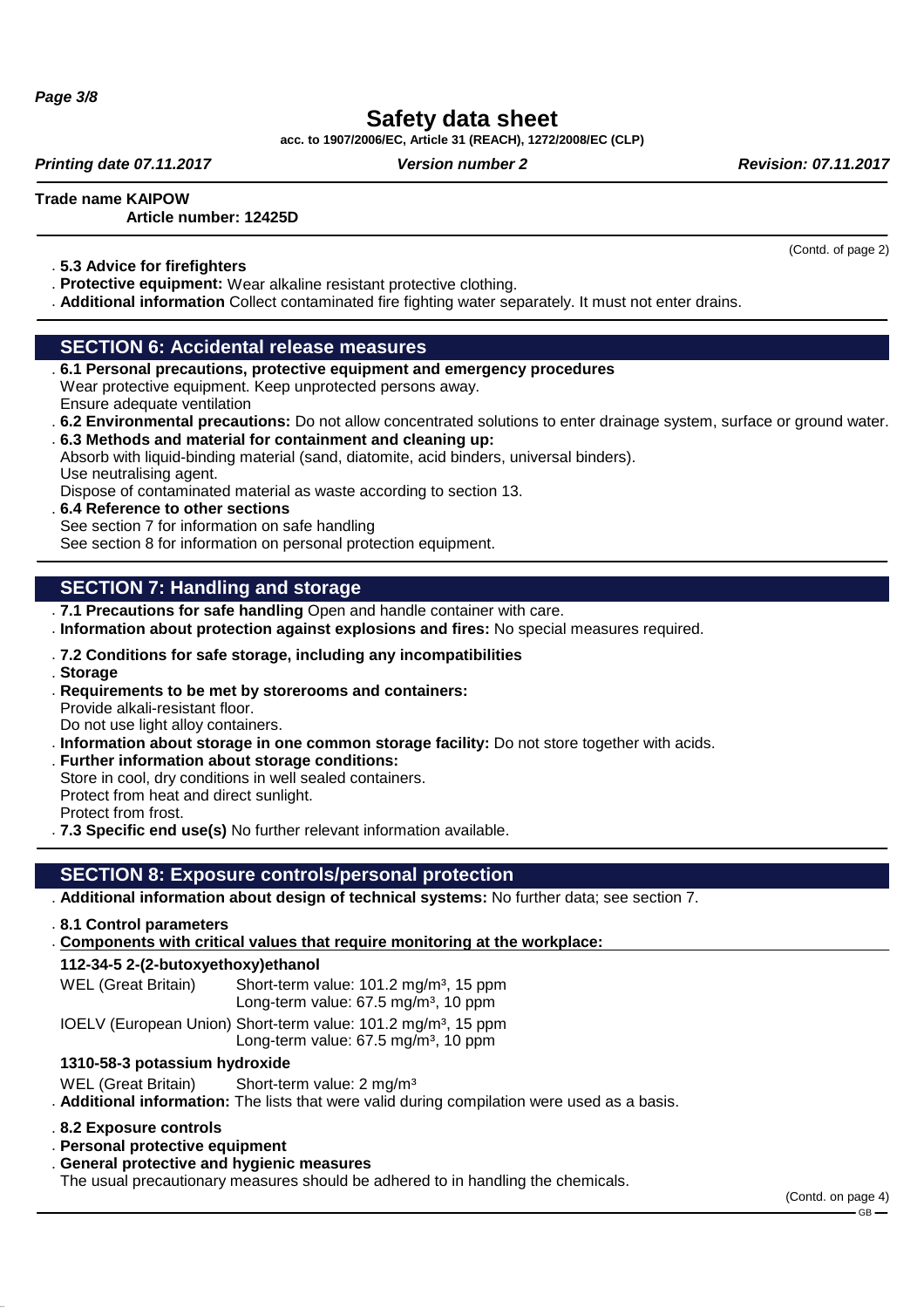**Page 4/8**

# **Safety data sheet**

**acc. to 1907/2006/EC, Article 31 (REACH), 1272/2008/EC (CLP)**

**Printing date 07.11.2017 Version number 2 Revision: 07.11.2017 Revision: 07.11.2017** 

(Contd. of page 3)

**Trade name KAIPOW**

#### **Article number: 12425D**

Keep away from foodstuffs, beverages and food. Instantly remove any soiled and impregnated garments. Wash hands during breaks and at the end of the work. Avoid contact with the eyes and skin.

- . **Breathing equipment:** Use breathing protection in case of insufficient ventilation.
- . **Protection of hands:**
- Protective gloves:

In case of spray contact at least protection index 2 recommended, according to more than 30 min. penetration time (EN 374).

Layer thickness of gloves at least: 0.4 mm

In case of prolonged and intensive contact protection index 6 recommended, according to more than 480 min. penetration time (EN 374).

Layer thickness of gloves at least: 0.7 mm

. **Material of gloves** Butyl rubber, BR Nitrile rubber, NBR Natural rubber, NR Neoprene gloves

. **Penetration time of glove material**

The exact break through time has to be found out by the manufacturer of the protective gloves and has to be observed.

- . **Eye protection:** Tightly sealed safety glasses (DIN 58211, EN 166)
- . **Body protection:** Alkaline resistant protective clothing

### **SECTION 9: Physical and chemical properties**

| . 9.1 Information on basic physical and chemical properties                                                              |                             |
|--------------------------------------------------------------------------------------------------------------------------|-----------------------------|
| . General Information                                                                                                    |                             |
| . Appearance:                                                                                                            |                             |
| Form:                                                                                                                    | Fluid                       |
| Colour:                                                                                                                  | Yellow                      |
| . Smell:                                                                                                                 | Characteristic              |
| . Odour threshold:                                                                                                       | not determined              |
| . pH-value at 20 $°C$ :                                                                                                  | ca. 13 (100%)               |
| . Change in condition<br><b>Melting point/freezing point:</b><br>Initial boiling point and boiling range: not determined | not determined              |
| . Flash point:                                                                                                           | Not applicable              |
| . Inflammability (solid, gaseous)                                                                                        | Product is not inflammable. |
| . Ignition temperature:                                                                                                  | not applicable              |
| . Decomposition temperature:                                                                                             | not determined              |
| . Explosive properties:                                                                                                  | Product is not explosive.   |
| . Critical values for explosion:                                                                                         |                             |
| Lower:                                                                                                                   | not applicable              |
| . Oxidising properties                                                                                                   | none                        |
| . Steam pressure:                                                                                                        | not applicable              |
| . Density at 20 °C                                                                                                       | ca. 1,05 g/cm <sup>3</sup>  |
|                                                                                                                          |                             |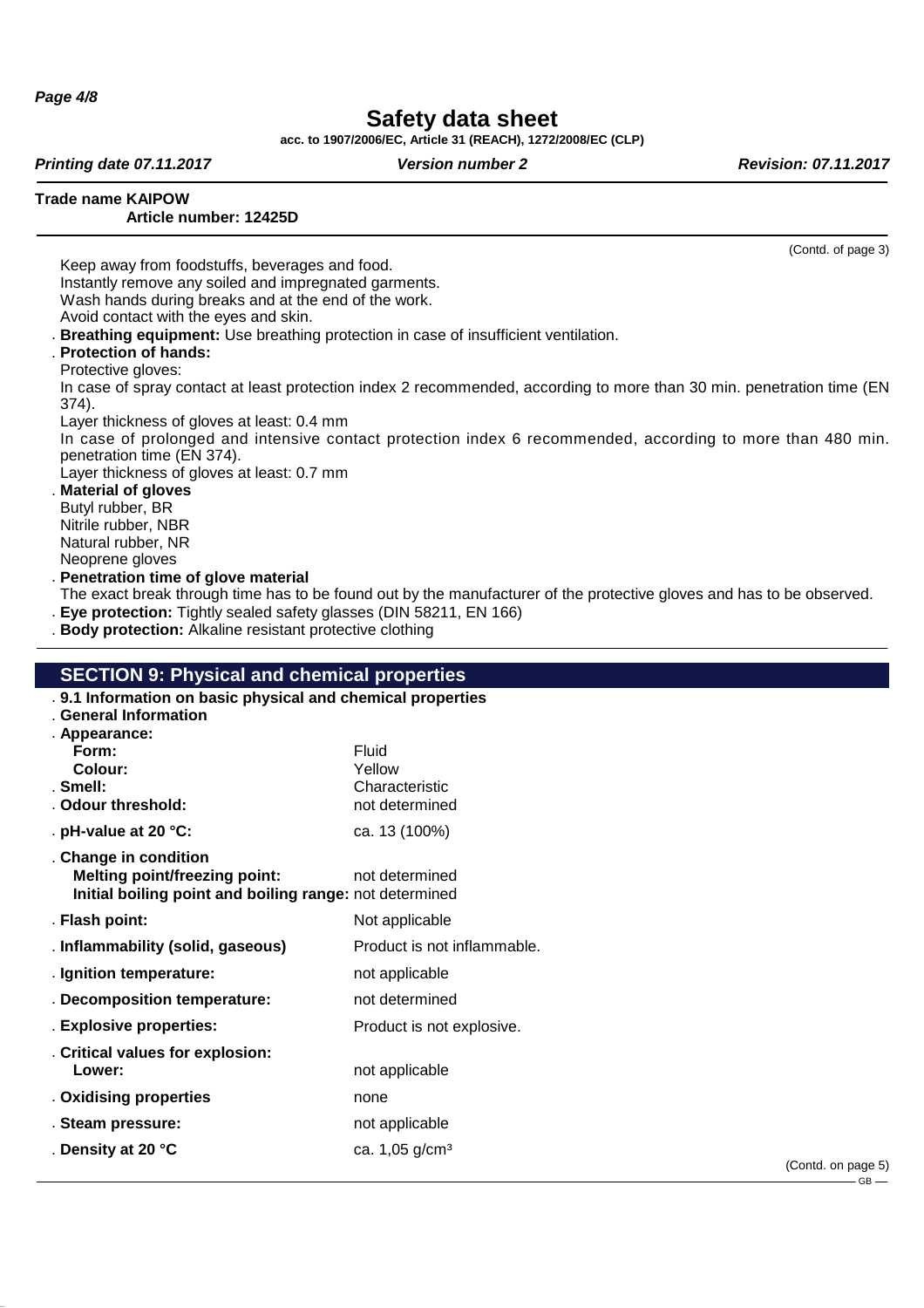**Page 5/8**

# **Safety data sheet**

**acc. to 1907/2006/EC, Article 31 (REACH), 1272/2008/EC (CLP)**

**Printing date 07.11.2017 Version number 2 Revision: 07.11.2017 Revision: 07.11.2017** 

**Trade name KAIPOW**

**Article number: 12425D**

|                                                     |                                                              | (Contd. of page 4) |
|-----------------------------------------------------|--------------------------------------------------------------|--------------------|
| . Evaporation rate                                  | not determined                                               |                    |
| . Solubility in / Miscibility with<br>Water:        | Soluble                                                      |                    |
| . Partition coefficient: n-octanol/water:           | not determined                                               |                    |
| . Viscosity:<br>dynamic:<br>. 9.2 Other information | not determined<br>No further relevant information available. |                    |
| APATIAN 1A                                          |                                                              |                    |

## **SECTION 10: Stability and reactivity**

- . **10.1 Reactivity** No hazardous reactions when stored and handled according to instructions.
- . **10.2 Chemical stability**
- . **Thermal decomposition / conditions to be avoided:** No decomposition if used according to specifications.
- . **10.3 Possibility of hazardous reactions**
- Strong exothermic reaction with acids Corrosive action on metals
- . **10.4 Conditions to avoid** No further relevant information available.
- . **10.5 Incompatible materials:**
- Acids
- **Oxidizers** Aluminium and light alloys.

. **10.6 Hazardous decomposition products:** No dangerous decomposition products known

## **SECTION 11: Toxicological information**

- . **11.1 Information on toxicological effects**
- . **Acute toxicity** Based on available data, the classification criteria are not met.
- **LD/LC50 values that are relevant for classification** . **:**

#### **1310-58-3 potassium hydroxide**

- Oral LD50 333 mg/kg (rat)
- 

#### . **Components Type Value Species**

As the product is classified as corrosive, testing on acute toxicity is forbidden due to animal welfare regulations.

- . **Primary irritant effect:**
- . **Skin corrosion/irritation**
- Causes severe skin burns and eye damage.
- . **Serious eye damage/irritation**
- Causes serious eye damage.
- . **Respiratory or skin sensitisation** Based on available data, the classification criteria are not met.
- . **Additional toxicological information:** Causes serious eye damage.
- . **Sensitisation** No sensitizing effect known.
- . **Repeated dose toxicity** No further relevant information available.
- . **CMR effects (carcinogenity, mutagenicity and toxicity for reproduction)** No further relevant information available.
- . **Germ cell mutagenicity** Based on available data, the classification criteria are not met.
- . **Carcinogenicity** Based on available data, the classification criteria are not met.
- . **Reproductive toxicity** Based on available data, the classification criteria are not met.
- . **STOT-single exposure** Based on available data, the classification criteria are not met.
- . **STOT-repeated exposure** Based on available data, the classification criteria are not met.
- . **Aspiration hazard** Based on available data, the classification criteria are not met.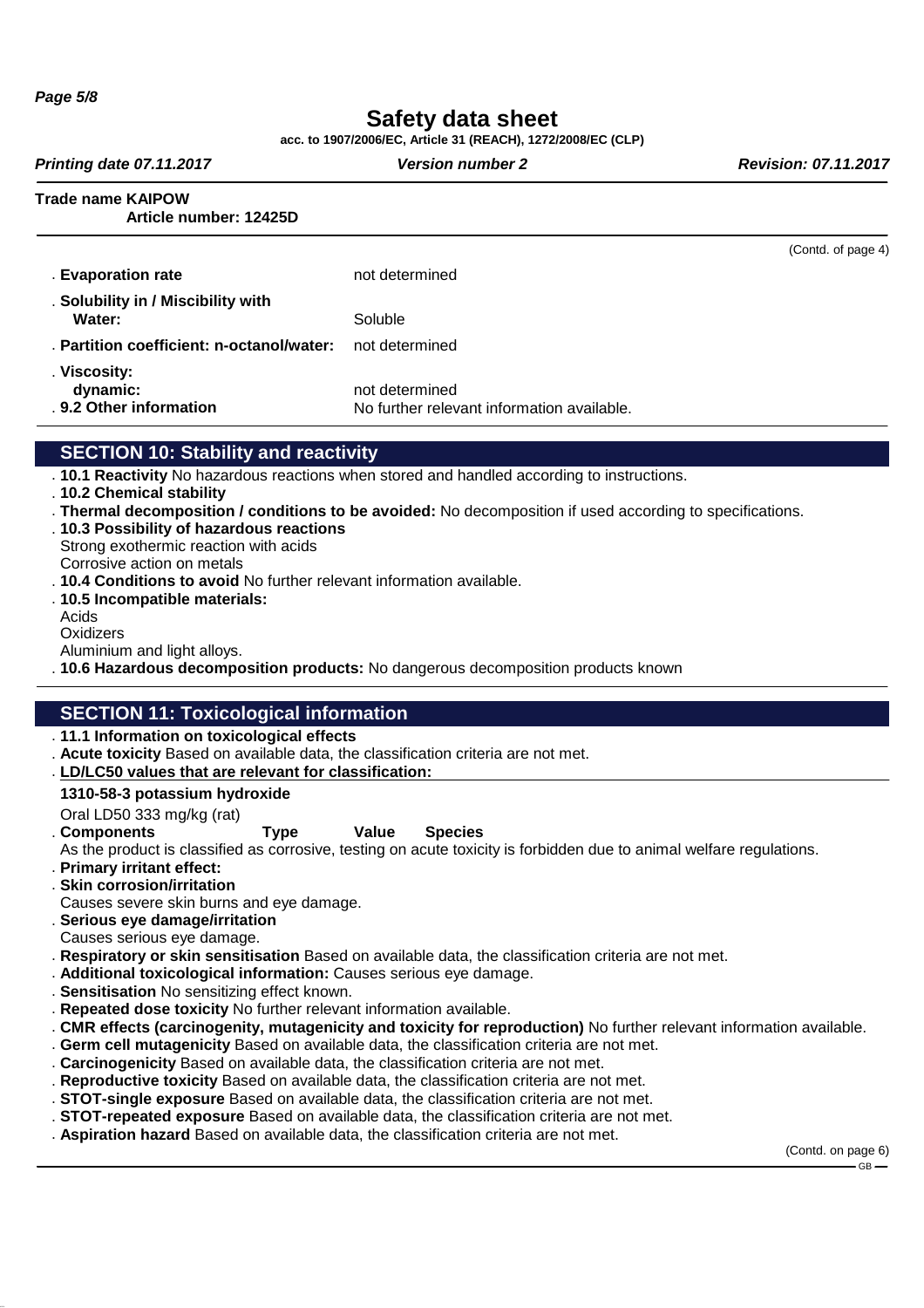# **Safety data sheet**

**acc. to 1907/2006/EC, Article 31 (REACH), 1272/2008/EC (CLP)**

**Printing date 07.11.2017 Version number 2 Revision: 07.11.2017 Revision: 07.11.2017** 

**Trade name KAIPOW**

**Article number: 12425D**

(Contd. of page 5)

### **SECTION 12: Ecological information**

. **12.1 Toxicity**

**Aquatic toxicity:** .

#### **1310-58-3 potassium hydroxide**

LC50 (96 h) 80 mg/L (Gambusia affinis)

. **12.2 Persistence and degradability** No further relevant information available.

. **Other information:** Easy elimination possible by flocculation or adsorption by sludge.

. **12.3 Bioaccumulative potential** No further relevant information available.

- . **12.4 Mobility in soil** No further relevant information available.
- . **Additional ecological information:**
- . **General notes:**

The surfactant(s) contained in this preparation complies(comply) with the biodegradability criteria as laid down in Regulation (EC) No.648/2004 on detergents. Data to support this assertion are held at the disposal of the competent authorities of the Member States and will be made available to them, at their direct request or at the request of a detergent manufacturer.

Do not allow undiluted product or large quantities of it to reach ground water, water bodies or sewage system.

- . **12.5 Results of PBT and vPvB assessment**
- . **PBT:** Not applicable.
- . **vPvB:** Not applicable.

. **12.6 Other adverse effects** No further relevant information available.

### **SECTION 13: Disposal considerations**

#### . **13.1 Waste treatment methods**

. **Recommendation**

Must not be disposed of together with household garbage. Do not allow product to reach sewage system in concentrated form.

Must be specially treated in adherence to official regulations.

**European waste catalogue** .

20 01 29\* detergents containing hazardous substances

. **Uncleaned packaging:**

. **Recommendation:**

Empty contaminated packagings thoroughly. They can be recycled after thorough and proper cleaning.

Packagings that cannot be cleaned are to be disposed of in the same manner as the product.

Dispose of packaging according to regulations on the disposal of packagings.

. **Recommended cleaning agent:** Water, if necessary with cleaning agent.

### **SECTION 14: Transport information**

- . **14.1 UN-Number**
- . **ADR, IMDG, IATA** UN1719
- . **14.2 UN proper shipping name**
- 

. **ADR** 1719 CAUSTIC ALKALI LIQUID, N.O.S. (POTASSIUM HYDROXIDE) . **IMDG, IATA** CAUST IC ALKALI LIQUID, N.O.S. (POTASSIUM HYDROXIDE)

> (Contd. on page 7)  $GR -$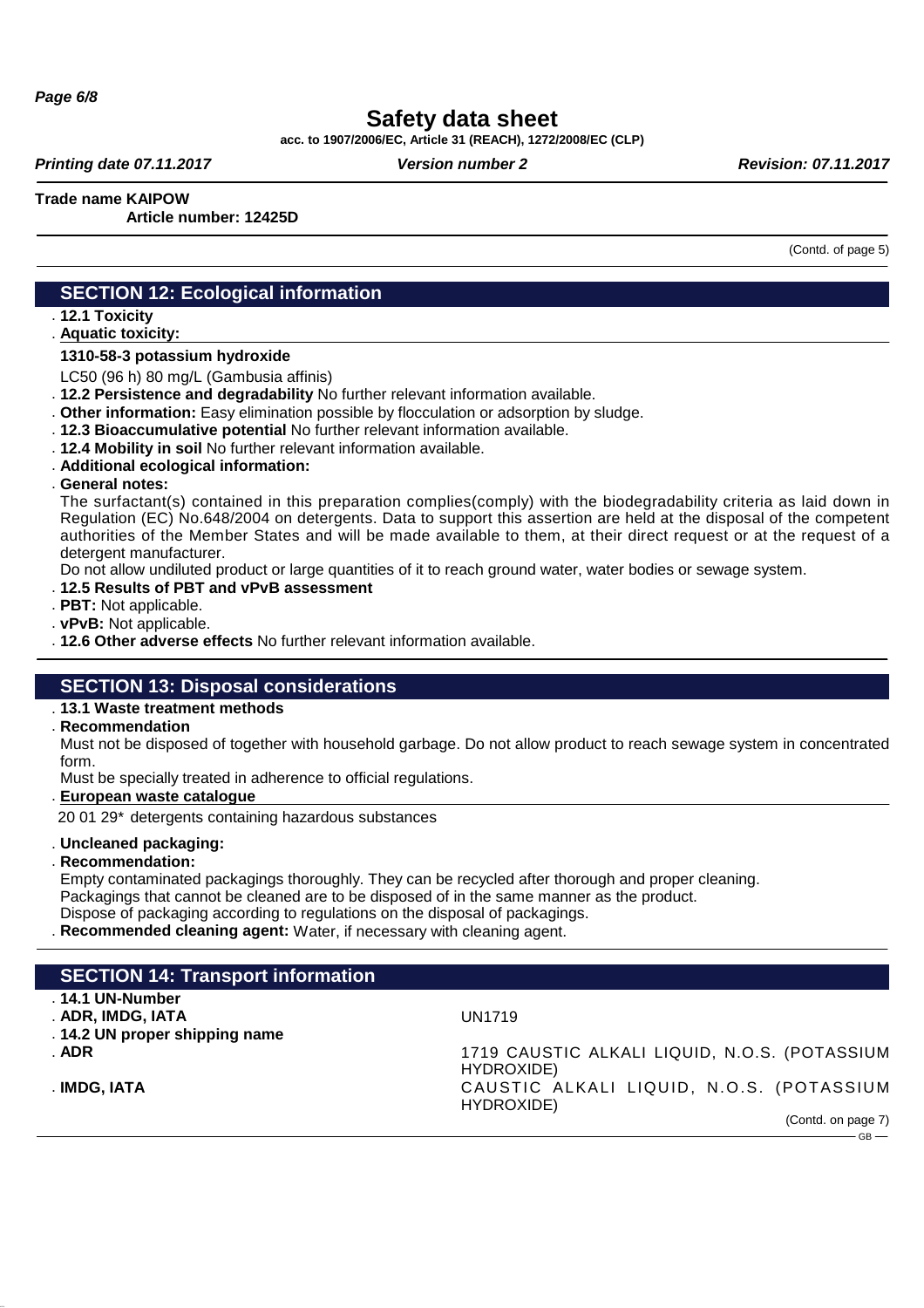**Page 7/8**

## **Safety data sheet**

**acc. to 1907/2006/EC, Article 31 (REACH), 1272/2008/EC (CLP)**

**Printing date 07.11.2017 Version number 2 Revision: 07.11.2017 Revision: 07.11.2017** 

**Trade name KAIPOW**

**Article number: 12425D**

| . ADR<br>. Class<br>8 (C5) Corrosive substances.<br>. Label<br>8<br>. IMDG, IATA<br>. Class<br>8 Corrosive substances.<br>. Label<br>8<br>. 14.4 Packing group<br>III<br>. ADR, IMDG, IATA<br>. 14.5 Environmental hazards:<br>Not applicable.<br>. 14.6 Special precautions for user<br>Warning: Corrosive substances.<br>. Kemler Number:<br>80<br>. EMS Number:<br>$F-A, S-B$<br>. Segregation groups<br>Alkalis<br>. Stowage Category<br>A<br>. Segregation Code<br>SG22 Stow "away from" ammonium salts<br>SG35 Stow "separated from" acids.<br>. 14.7 Transport in bulk according to Annex II of Marpol<br>and the IBC Code<br>Not applicable.<br>. Transport/Additional information:<br>Frost protected transport has to be guaranteed.<br>. ADR<br>. Limited quantities (LQ)<br>5L<br>. Excepted quantities (EQ)<br>Code: E1<br>Maximum net quantity per inner packaging: 30 ml<br>Maximum net quantity per outer packaging: 1000 ml<br>3<br>. Transport category<br>E<br>. Tunnel restriction code<br>. IMDG<br>1L<br>. Limited quantities (LQ)<br>. Excepted quantities (EQ)<br>Code: E2<br>Maximum net quantity per inner packaging: 30 ml<br>Maximum net quantity per outer packaging: 500 ml<br>UN 1719 CAUSTIC ALKALI LIQUID, N.O.S. (POTASSIUM<br>. UN "Model Regulation":<br>HYDROXIDE), 8, III<br>(Contd. on page 8)<br>$-$ GB $-$ | . 14.3 Transport hazard class(es) | (Contd. of page 6) |
|-----------------------------------------------------------------------------------------------------------------------------------------------------------------------------------------------------------------------------------------------------------------------------------------------------------------------------------------------------------------------------------------------------------------------------------------------------------------------------------------------------------------------------------------------------------------------------------------------------------------------------------------------------------------------------------------------------------------------------------------------------------------------------------------------------------------------------------------------------------------------------------------------------------------------------------------------------------------------------------------------------------------------------------------------------------------------------------------------------------------------------------------------------------------------------------------------------------------------------------------------------------------------------------------------------------------------------------------------------|-----------------------------------|--------------------|
|                                                                                                                                                                                                                                                                                                                                                                                                                                                                                                                                                                                                                                                                                                                                                                                                                                                                                                                                                                                                                                                                                                                                                                                                                                                                                                                                                     |                                   |                    |
|                                                                                                                                                                                                                                                                                                                                                                                                                                                                                                                                                                                                                                                                                                                                                                                                                                                                                                                                                                                                                                                                                                                                                                                                                                                                                                                                                     |                                   |                    |
|                                                                                                                                                                                                                                                                                                                                                                                                                                                                                                                                                                                                                                                                                                                                                                                                                                                                                                                                                                                                                                                                                                                                                                                                                                                                                                                                                     |                                   |                    |
|                                                                                                                                                                                                                                                                                                                                                                                                                                                                                                                                                                                                                                                                                                                                                                                                                                                                                                                                                                                                                                                                                                                                                                                                                                                                                                                                                     |                                   |                    |
|                                                                                                                                                                                                                                                                                                                                                                                                                                                                                                                                                                                                                                                                                                                                                                                                                                                                                                                                                                                                                                                                                                                                                                                                                                                                                                                                                     |                                   |                    |
|                                                                                                                                                                                                                                                                                                                                                                                                                                                                                                                                                                                                                                                                                                                                                                                                                                                                                                                                                                                                                                                                                                                                                                                                                                                                                                                                                     |                                   |                    |
|                                                                                                                                                                                                                                                                                                                                                                                                                                                                                                                                                                                                                                                                                                                                                                                                                                                                                                                                                                                                                                                                                                                                                                                                                                                                                                                                                     |                                   |                    |
|                                                                                                                                                                                                                                                                                                                                                                                                                                                                                                                                                                                                                                                                                                                                                                                                                                                                                                                                                                                                                                                                                                                                                                                                                                                                                                                                                     |                                   |                    |
|                                                                                                                                                                                                                                                                                                                                                                                                                                                                                                                                                                                                                                                                                                                                                                                                                                                                                                                                                                                                                                                                                                                                                                                                                                                                                                                                                     |                                   |                    |
|                                                                                                                                                                                                                                                                                                                                                                                                                                                                                                                                                                                                                                                                                                                                                                                                                                                                                                                                                                                                                                                                                                                                                                                                                                                                                                                                                     |                                   |                    |
|                                                                                                                                                                                                                                                                                                                                                                                                                                                                                                                                                                                                                                                                                                                                                                                                                                                                                                                                                                                                                                                                                                                                                                                                                                                                                                                                                     |                                   |                    |
|                                                                                                                                                                                                                                                                                                                                                                                                                                                                                                                                                                                                                                                                                                                                                                                                                                                                                                                                                                                                                                                                                                                                                                                                                                                                                                                                                     |                                   |                    |
|                                                                                                                                                                                                                                                                                                                                                                                                                                                                                                                                                                                                                                                                                                                                                                                                                                                                                                                                                                                                                                                                                                                                                                                                                                                                                                                                                     |                                   |                    |